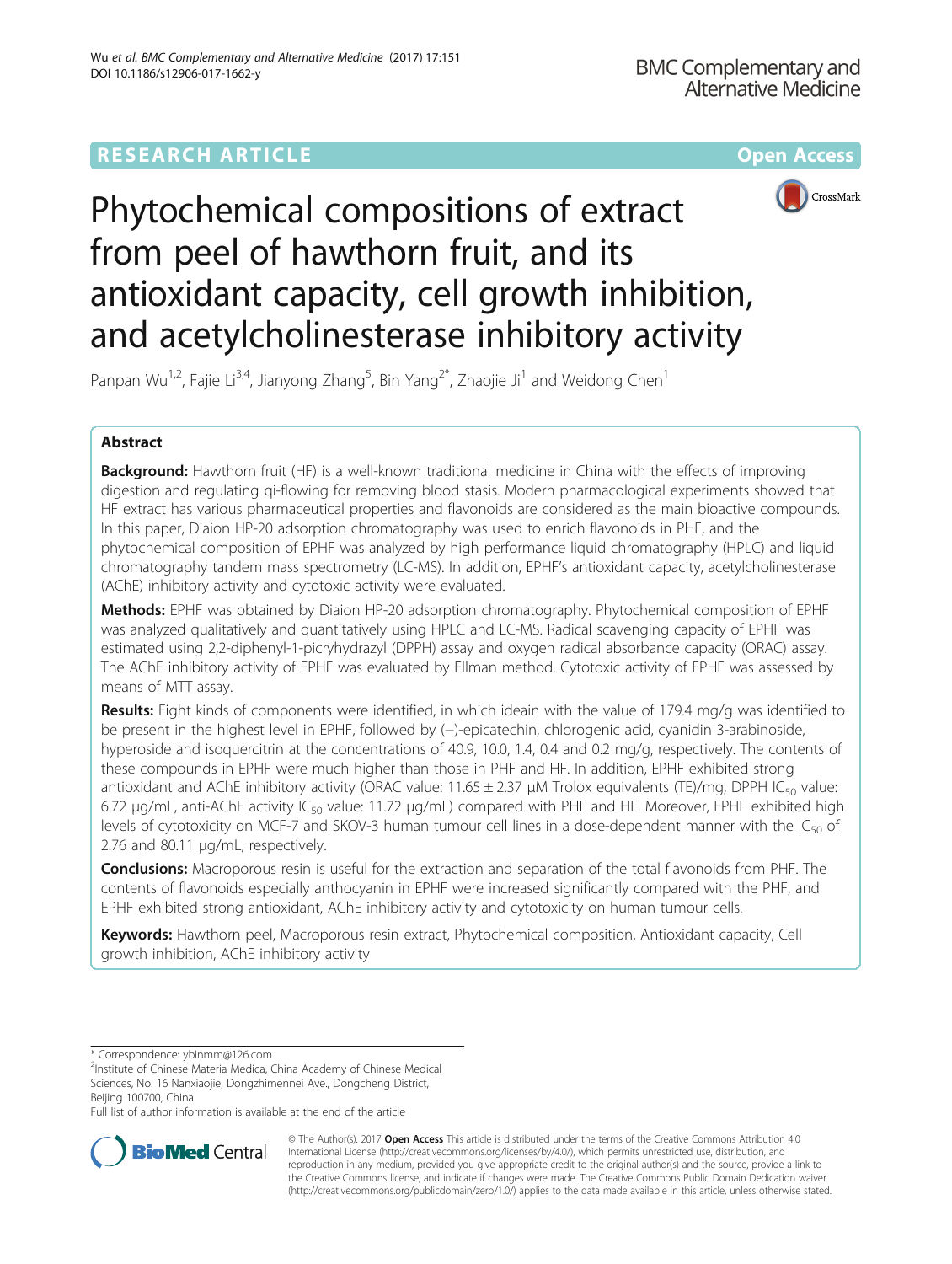# Background

Medicinal plants are one of the most important sources of medicinal agents and their beneficial healing effects have been well demonstrated in ancient human civilizations worldwide. Hawthorn is distributed in the Northern Hemisphere mostly in China, Europe and North America [[1\]](#page-5-0) and has a long history of usage as a traditional medicine. In Europe and America, the extract of hawthorn leaves and flowers (eg. WS 1442, LI 132) are used for the treatment of hypertension and heart disease [\[2](#page-5-0)–[4\]](#page-6-0). In China, hawthorn fruit (HF) has the effects of improving digestion and regulating qi-flowing for removing blood stasis. HF not only commonly be used as a traditional digestant, but also be combined with other Chinese medicines to treat cardiovascular diseases, for example, HF and Danshen (the root of Salvia miltiorrhiza Bge.) are used together to treat coronary disease and hyperlipemia. Modern pharmacological experiments showed that HF extract has anti-tumour, antioxidant [\[5](#page-6-0)], anti-aging and prevention of Alzheimer's effects [\[6](#page-6-0)–[8](#page-6-0)]. HF extract also has the beneficial effects on the cardiovascular system [[9](#page-6-0)–[12](#page-6-0)].

Flavonoids are considered as the main bioactive compounds of HF, however, the content of flavonoid in HF is rather low (only about 10 mg/g) [[13, 14](#page-6-0)], while the content of sugar is high, which impedes the clinic usage of HF further. If we can get a flavonoid-rich extract from HF, we will make effective utilization of HF. So, the purpose of our research is to get a flavonoid-rich extract from HF, to estimate its pharmacological activities, to find its potential possibility on clinical application. Our previous work showed that the flavonoids found in HF could also be found in the peel of hawthorn fruit (PHF) with higher concentration. In addition, macroporous resin has successfully been applied in the preparative separation of total flavonoids in natural products [[15\]](#page-6-0). In the present study, extract with high content of flavonoids, especially anthocyanin, from the PHF (EPHF) was obtained by Diaion HP-20 adsorption chromatography with 20% aqueous ethanol elution. Phytochemical composition of EPHF was analyzed qualitatively and quantitatively using high performance liquid chromatography (HPLC) and liquid chromatography tandem mass spectrometry (LC-MS). At the same time, the antioxidant capacity, acetylcholinesterase (AChE) inhibitory activity and cytotoxic activity of EPHF were evaluated. To the best of our knowledge, this is the first time to get the extract with rich content of anthocyanin from HF and evaluate its pharmacological activity.

# Methods

# Materials and reagents

Fresh fruit of Crataegus pinnatifida Bge. var. major N. E. Br. was collected from Beijing China, and identified by Prof. Bin Yang. A voucher specimen (NO. 20160118) was deposited at Institute of Chinese Materia Medica, China Academy of Chinese Medical Sciences. The MCF-7, SKOV-3 cell lines were obtained from the State Key Laboratory of Biotherapy in Sichuan University (Sichuan, China). Cyanidin 3-arabinoside and ideain were purchased from Sigma (St. Louis, MO, USA). Chlorogenic acid, (−)-epicatechin, hyperoside and isoquercitrin were purchased from National Institute for Food and Drug Control (Beijing, China). Procyanidin B2 was purchased from Phytolab (Vestenbergsgreuth, Germany). Diaion HP-20 was purchased from Mitsubishi Chemical Co. Ltd. (Tokyo, Japan). Fluorescein disodium salt (FL), 2,2′-Azobis(2-methylpropionamidine) dihydrochloride (AAPH), 3- (4,5-dimethyl-2-thiazolyl)-2,5-diphenyl-2-H-tetrazolium bromide (MTT), 2,2-Diphenyl- 1-picrylhydrazyl (DPPH), AChE, acetyhhiocholine (ATCI), 6-hydroxy-2,5,7,8 tetramethylchroman-2-carboxylic acid (Trolox), 5,5′ dithiobis- (2-nitrobenzoic acid) (DTNB) were purchased from Sigma (St. Louis, MO, USA). Dulbecco's modified Eagle's medium (DMEM), trypsin, penicillin and streptomycin were purchased from HyClone Laboratories Inc., (South Logan, UT, USA). Tris was purchased from Amresco (Solon, OH, USA). HPLC grade acetonitrile and methanol were purchased from Fisher (Fisher Scientific USA). All the other chemicals used from commercial sources were of analytical or higher grade.

# Sample preparation Preparation of EPHF

The peel and flesh of HF were separated and then the peel was lyophilized by lyophilizer (Christ, Germany). The dried PHF was milled into fine powder in a highspeed disintegrator and passed through a 40-mesh sieve before extraction. A sample of 1.0 g of powder was extracted three times with 10 mL of 95% ethanol containing 0.1% (v/v) trifluoroacetic acid at room temperature for each extraction. The whole process of extraction needs to be protected from light. The extract solutions obtained from three extractions were combined, and filtered. Subsequently, the extract solution was concentrated with a vacuum rotary evaporator (Buchi, Swit Zerland) at 40 °C, and then chromatographed on a Diaion HP-20 macroporous resin column, eluted subsequently with water, 20%, and 60% ethanol all containing 0.1% (v/v) trifluoroacetic acid. The fraction eluted by 20% ethanol containing 0.1% (v/v) trifluoroacetic acid was collected, concentrated with a vacuum rotary evaporator and lyophilized.

#### Preparation of the tested sample

The accurately weighed EPHF was dissolved in methanol and filtered by 0.22 μm membrane.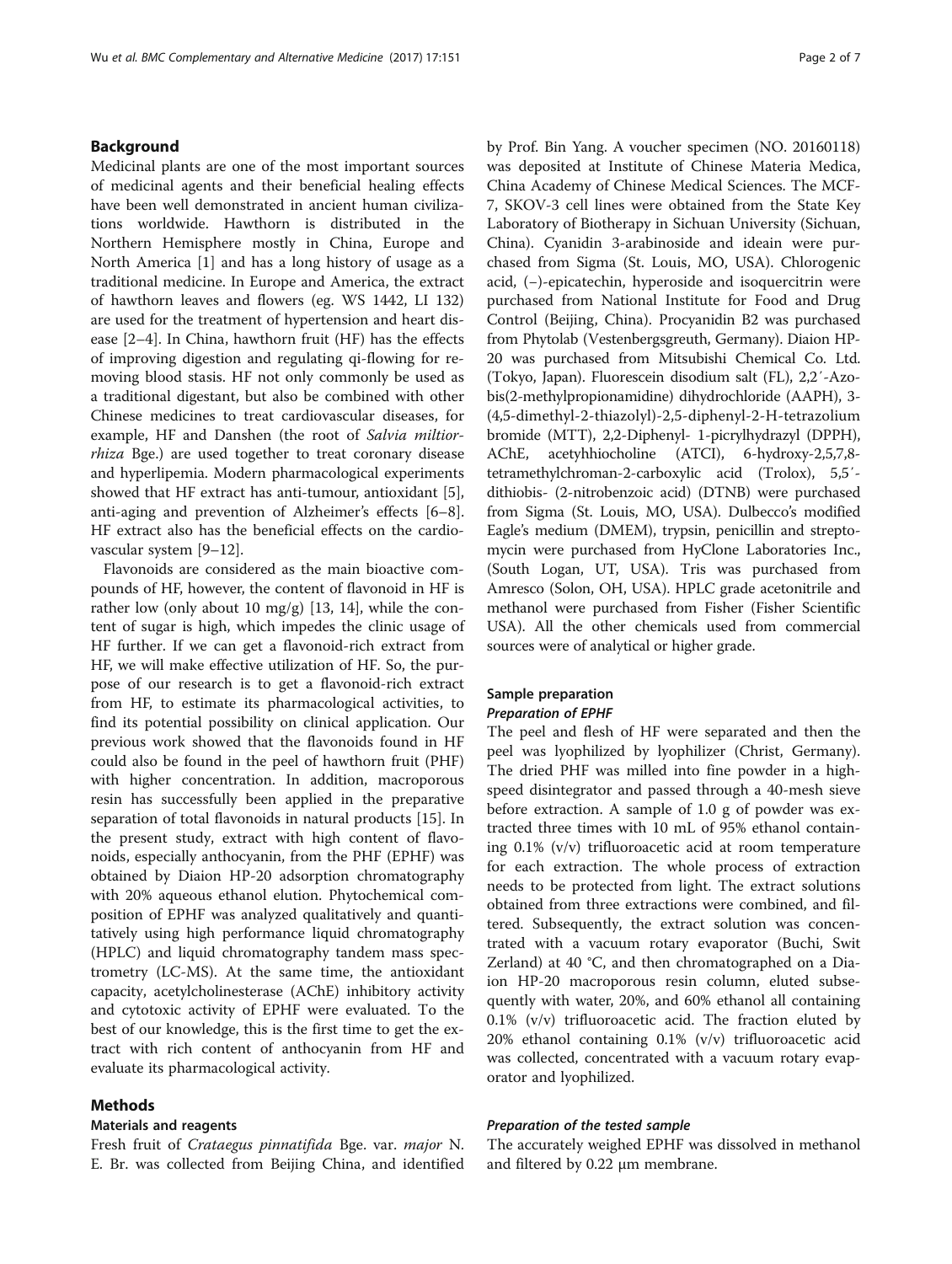<span id="page-2-0"></span>The accurately weighed PHF powder (ca. 1.0 g) was sonicated with 20 mL of 60% ethanol (pH 2) for 10 min at 30 °C, and then centrifuged 10 min at 10,000 rpm, and filtered by 0.22 μm membrane.

#### Preparation of the standard solution

The standards of cyanidin 3-arabinoside, ideain, chlorogenic acid, (−)-epicatechin, hyperoside , isoquercitrin and procyanidin B2 were accurately weighed (ca. 10 mg) , subsequently, dissolved and diluted with methanol.

# Identification of compounds by LC-MS

The analysis was performed on an ultimate 3000 ultraperformance liquid chromatography system coupled to an LTQ Orbitrap mass spectrometer via electrospray ionization (ESI) interface from Thermo Fisher Scientific (Bremen, Germany). This chromatography system consisted of an autosampler, a PDA detector, a column compartment and a quaternary pump. The mass spectra were recorded in simultaneous positive ionization fullscan mode throughout the  $m/z$  range 50 ~ 800, ion spray voltage 3.5 kV, capillary temperature 350 °C , sheath gas flow rate 50 psi, aux gas flow rate 10 psi.

#### Determination of compounds by HPLC

The analysis was performed on an HPLC system (Shimadzu LC-20AT, Tokyo, Japan) consisting of a pump (LC-20A, Tokyo, Japan), a photodiode array detector (SPD-M20A photodiode array detector, Tokyo, Japan), and an Agilent Zorbax Extend C18 column (4.6 × 250 mm, 5  $\mu$ m) with a solvent flow rate of 0.8 mL/min at 35 °C. Water and acetonitrile both with 2% formic acid were used as the mobile phase A and B, respectively, and the gradient elution program was 5–8% B for 0–5 min, 8–11% B for 5–30 min, 11%–18% B for 30– 45 min. Ideain and cyanidin 3-arabinoside were detected at the wavelength of 520 nm, hyperoside and isoquercitrin were detected at the wavelength of 360 nm, (−)-epicatechin was detected at the wavelength of 280 nm, and chlorogenic acid was detected at the wavelength of 330 nm. Data signals were acquired and processed using LC-solution software.

# Pharmacological activity of EPHF Determination of antioxidant capacity

The antioxidant capacities of samples were evaluated by measuring DPPH, AAPH free radical scavenging activity. These two assays were carried out according to our previously reported methods [[16, 17](#page-6-0)]. Trolox was used as positive control in both of the two antioxidant experiments, and the capacity of scavenging AAPH was expressed as Trolox equivalents (μmol Trolox/mg extract).

# Determination of cell growth inhibition activity

MCF-7 and SKOV-3 cells were cultured in DMEM supplemented with 10% heat inactivated FBS, at 37 °C in a humidified atmosphere of 95% air and 5%  $CO<sub>2</sub>$ . The cells were seeded onto 96-well culture plate at a density of  $3 \times 10^3$  cells/well and allowed to adhere for 24 h. The cells were incubated with different doses (0.5, 5, 12.5, 25 and 50 mg/L) of samples for 48 h. All the reactions were performed in six replicates.

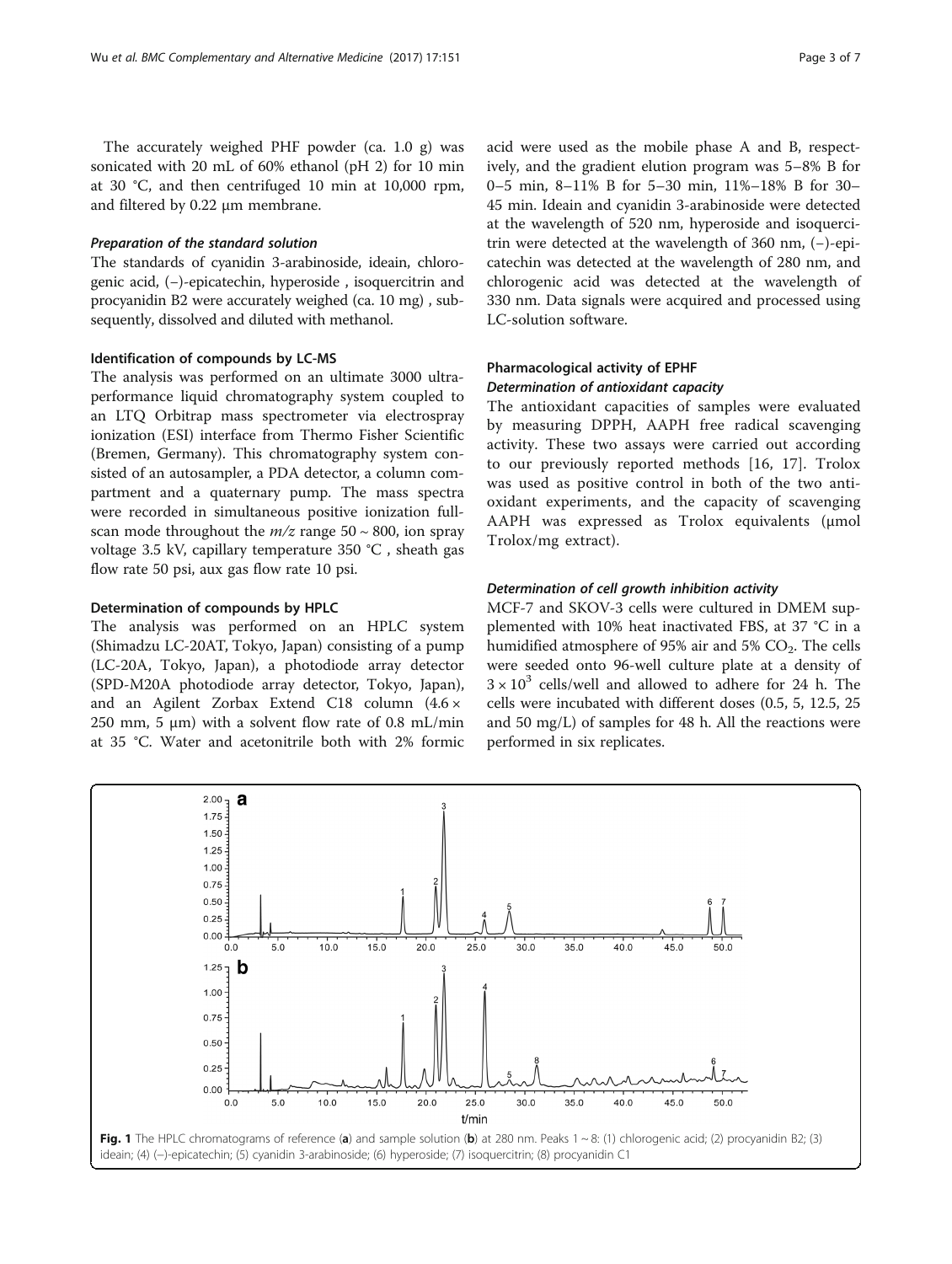| Compound               | Calibration curve         |        | Linear range/ug       | LOQ/ng | LOD/ng |
|------------------------|---------------------------|--------|-----------------------|--------|--------|
| Ideain                 | $Y = 5000000x - 5992.1$   | 0.9999 | $0.0049 \sim 0.63$    | 4.93   | 2.47   |
| Cyanidin 3-arabinoside | $Y = 5000000x - 12627$    | 0.9999 | $0.0049 \sim 0.63$    | 4.89   | 2.44   |
| Hyperoside             | $Y = 3000000x - 70021$    | 0.9998 | $0.0049 \approx 5.02$ | 4.90   | 2.45   |
| Isoquercitrin          | $Y = 3000000x - 68963$    | 0.9997 | $0.0049 - 5.01$       | 4.89   | 2.45   |
| (-)-Epicatechin        | $Y = 835115x - 7850.7$    | 0.9999 | $0.0099 \approx 5.12$ | 9.99   | 2.50   |
| Chlorogenic acid       | $Y = 4000000x - 131307.7$ | 0.9995 | $0.0050 \approx 2.57$ | 5.01   | 2.50   |

<span id="page-3-0"></span>Table 1 Calibration curves, LODs and LOQs of the standard compounds

The cell growth inhibition effect of EPHF was evaluated by MTT reduction. After 48 h incubation, MTT solution in PBS was added in a final concentration of 0.5 mg/mL. The plate was incubated at 37 °C for 4 h, followed by the addition of 150 μL DMSO to dissolve the dark blue formazan crystals. The absorbance at 570 nm was measured on a Varioskan Flash Multimode Reader (Thermo Scientific, Finland). Cell viability was calculated as the percentage of untreated control.

#### Determination of AChE inhibitory activity

AChE-inhibiting activities were measured by the slightly modified spectrophotometric method developed by Ellman et al. [\[18, 19\]](#page-6-0). Briefly, 10 μL of Tris/HCl buffer containing 20 mM Tris (pH 7.5), 80 μL of DTNB (1 mM), 4  $\mu$ L of sample, and 4  $\mu$ L of AChE (2000 U) were mixed in the wells and incubated for 10 min at room temperature. The reaction was initiated by addition of 2 μL of ATCI (20 mM). The microplate was then read at a wavelength of 412 nm every 30 s for 15 min by a Varioskan Flash Multimode Reader (Thermo Scientific, Finland). These samples were dissolved in Tris/HCl buffer (containing 2% MeOH, v/v). All the reactions were performed in six replicates. Galanthamine was used instead of EPHF in positive control group.

# Results and discussion

## The preparation of EPHF

In our previous study, Diaion HP-20 macroporous resin was shown to be a good material to enrich

Table 2 Precision and recovery for the developed HPLC method

flavonoids in HF [[20\]](#page-6-0). In the present paper, the flavonoids in PHF were enriched using Diaion HP-20 macroporous resin. The sample was eluted with water, 20%, and 60% ethanol all containing 0.1% (v/v) trifluoroacetic acid subsequently, and the corresponding eluents were analyzed by HPLC. The results showed that flavonoids with diversified structures were enriched in 20% ethanol eluent, while sugar was enriched in the fraction eluted by water, and little flavonoids were detected in 60% ethanol eluent. Therefore, the fraction eluted by 20% ethanol was selected for the next experiment.

# Qualitative and quantitative analysis of EPHF Optimization of the sample preparation

To get a high-extraction efficiency of the target compounds from the sample, different extraction solvents (hybrid solutions of ethanol and acid water), the solvent-to-sample ratio, extraction methods (ultrasonic, reflux, and infrared-assisted reflux extraction), temperature (20, 30, 40 and 50 °C) and time (30, 60 and 90 min) were studied. Sixty percent ethanol (pH 2) as the solvent and ultrasonic extraction for 10 min at 30 °C was found to be suitable for the extraction of the target compounds.

# Qualitative analysis of EPHF

Chromatographic conditions were optimized for the qualitative analysis of EPHF. In this process, several mobile phases (hybrid systems of organic phase and acid water) were studied, and the best separation result was

| Compound               | Precision RSD (%) |           | Reproducibility | Recovery    |         |
|------------------------|-------------------|-----------|-----------------|-------------|---------|
|                        | Intra-day         | Inter-day | RSD (%)         | Average (%) | RSD (%) |
| Ideain                 | 1.45              | 1.45      | 1.38            | 98.39       | 3.60    |
| Cyanidin 3-arabinoside | 1.53              | .44       | 1.74            | 102.78      | 1.92    |
| Hyperoside             | 1.46              | 1.93      | 2.12            | 100.68      | 0.73    |
| Isoquercitrin          | 1.44              | 1.81      | 0.81            | 103.05      | 1.49    |
| (-)-Epicatechin        | 1.36              | 1.92      | 1.72            | 101.51      | 3.15    |
| Chlorogenic acid       | 1.76              | 1.72      | 0.34            | 99.05       | 0.99    |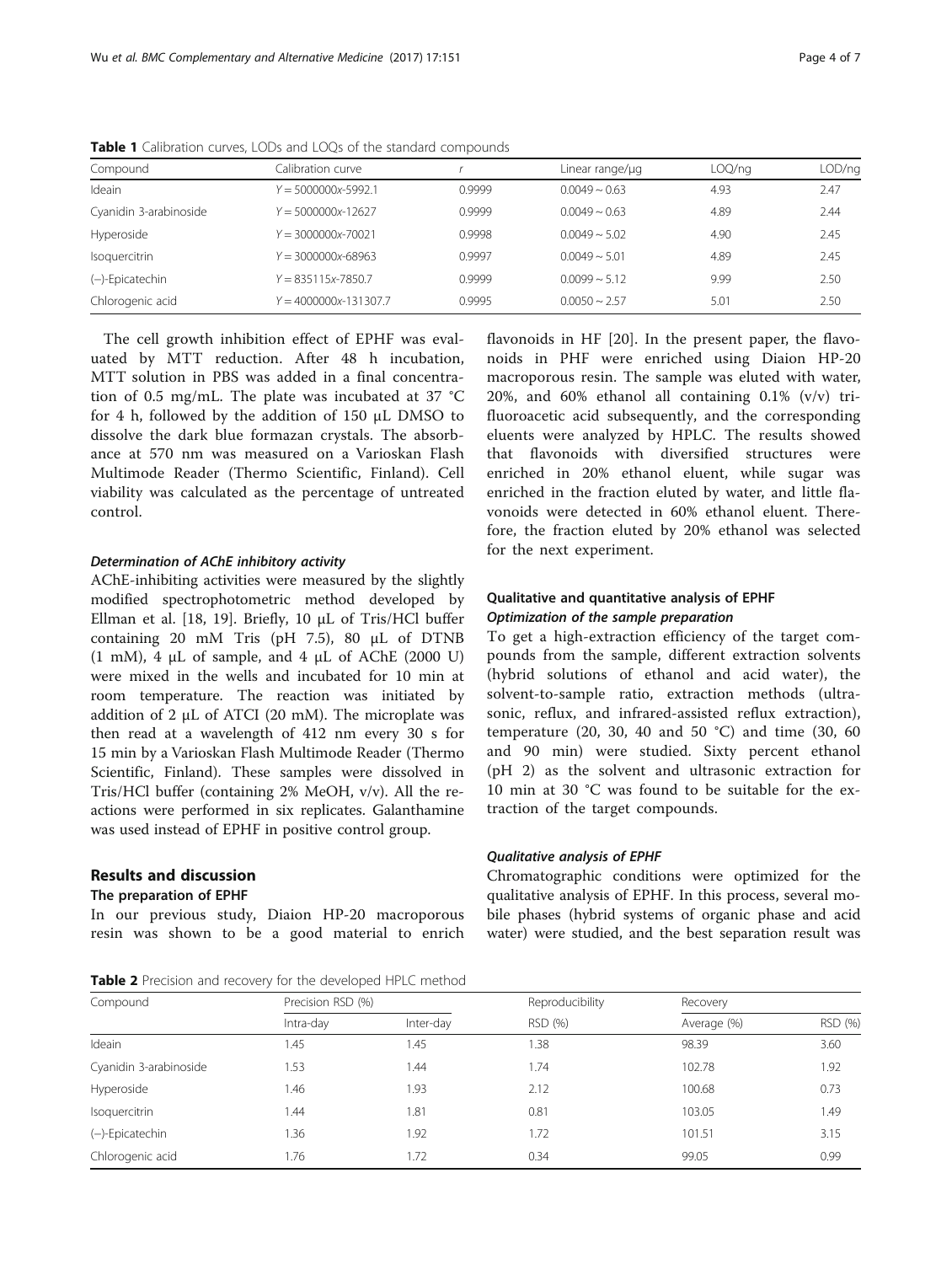| Samples | Ideain | Cyanidin 3-arabinoside | Hvperoside | Isoquercitrin | (–)-Epicatechin | Chlorogenic acid | Total |
|---------|--------|------------------------|------------|---------------|-----------------|------------------|-------|
| EPHF    | 794    | 0.14                   | 0.04       | 0.02          | 4.09            | .00              | 23.23 |
| PHF     | 0.087  | 0.010                  | 0.038      | 0.022         | 0.64            | 0.084            | 0.881 |

**Table 3** Contents of compounds in samples/%  $(n=2)$ 

EPHF extract from the peel of hawthorn fruit, PHF peel of hawthorn fruit

obtained when using an acetonitrile-formic acid solution as mobile phase at 35 °C (Fig. [1](#page-2-0)).

Peaks  $1 \sim 7$  were identified as chlorogenic acid, procyanidin B2, ideain, (−)-epicatechin, cyanidin 3 arabinoside, hyperoside and isoquercitrin by comparing their retention times and UV spectra with those of standard compounds (Fig. [1](#page-2-0)). Peak 8 was identified as procyanidin C1 according to its precursor ion with an  $m/z$  value of 867.21 [M + H]<sup>+</sup> and other characteristic ions 289.07, 577.13, 579.15, 889.19 [[21](#page-6-0), [22](#page-6-0)].

#### Method validation for quantitative analysis

Method validation was performed on parameters such as linearity, recovery and precision. Calibration curves of 6 standard compounds (ideain, (−)-epicatechin, chlorogenic acid, cyanidin 3-arabinoside, hyperoside and isoquercitrin) were constructed from peak areas versus compound amounts. The limit of quantification (LOQ) and limit of detection (LOD) for each compound were determined at signal-to-noise ratios of 10 and 3, respectively. The calibration data were shown in Table [1](#page-3-0). Relative standard deviation (RSD) value was calculated, and it was considered as the measure of precision. To assess the intra-day precision, the standard solution was injected seven times within a day. The inter-day precision test was assessed by testing over three consecutive days (Table [2](#page-3-0)). The assay method precision determination was carried out using six independent sample solutions. The accuracy of quantitation in terms of recovery was assessed. Standard solutions were spiked into the sample solution containing half the mass of the plant material with known amounts of the tested analytes, and the sample was extracted according to the procedure described in sample preparation. The amount of each analyte in the standard solution was almost equal to that in the sample solution. The RSD values of reproducibility were all less than 3%. The average recovery rate of the six analytes ranged from 98.39 to 103.05%, with RSD values varying between 0.73 and 3.60% (Table [2\)](#page-3-0).

In this paper, the contents of procyanidin B2 and procyanidin C1 in sample were not determined, because of the limited availability of standard of procyanidin C1 and the poor chromatographic separation of procyanidin B2.

#### Quantitative analysis of samples

The contents of the 6 compounds in both of EPHF and PHF were determined, and result was shown in Table 3. The results indicated that the contents of anthocyanin and (−)-epicatechin and the total amount of the 6 compounds in EPHF were much higher than those in PHF. Obviously, the purification method of macroporous resin is useful for the extraction and separation of the flavonoids from PHF.

# Pharmacological activity of EPHF Antioxidant capacity of EPHF

In this study, the antioxidant capacities of EPHF and PHF were evaluated by measuring DPPH free radical scavenging activity and oxygen radical absorbance capacity (ORAC). The results indicated that EPHF exhibited the strongest DPPH and AAPH free radical scavenging capacity, followed by PHF and HF in a decreasing order [[23\]](#page-6-0) (Table 4). Our previous studies have shown that (−)-epicatechin, chlorogenic acid, hyperoside, isoquercitrin and procyanidin B2 all have strong free radicalscavenging activity [\[16, 17](#page-6-0)], accordingly, the high concentrations of the antioxidant ingredients in EPHF contributed to the strong antioxidant activity of EPHF, i.e., the higher the concentrations of the antioxidant ingredients, the stronger the antioxidant activity of the sample.

The excessive free radicals in organs may bind to and destroy body cells, and are considered to be the main cause of some diseases, such as aging, cancer and cardiovascular disease [[24, 25](#page-6-0)]. Our results suggest that EPHF may be the potential source of antioxidant agents

**Table 4** Free radical scavenging activity of samples ( $n=6$ )

|                                | HF                   | PHF             | <b>FPHF</b>      | Trolox                      |
|--------------------------------|----------------------|-----------------|------------------|-----------------------------|
| DPPH ( $IC_{50}$ , $\mu$ g/mL) | 330 [17]             | 66.30           | 6.72             | $6.72^{\rm a}/8.69^{\rm b}$ |
| $ORAC$ ( $\mu$ mol/mg)         | $0.375 \pm 0.4$ [23] | $1.27 \pm 0.44$ | $11.65 \pm 2.37$ |                             |

EPHF extract from the peel of hawthorn fruit, PHF peel of hawthorn fruit, HF hawthorn fruit

 ${}^{a}$ IC<sub>50</sub> of Trolox in reference [[17\]](#page-6-0)

 ${}^{b}IC_{50}$  of Trolox tested in the present experiment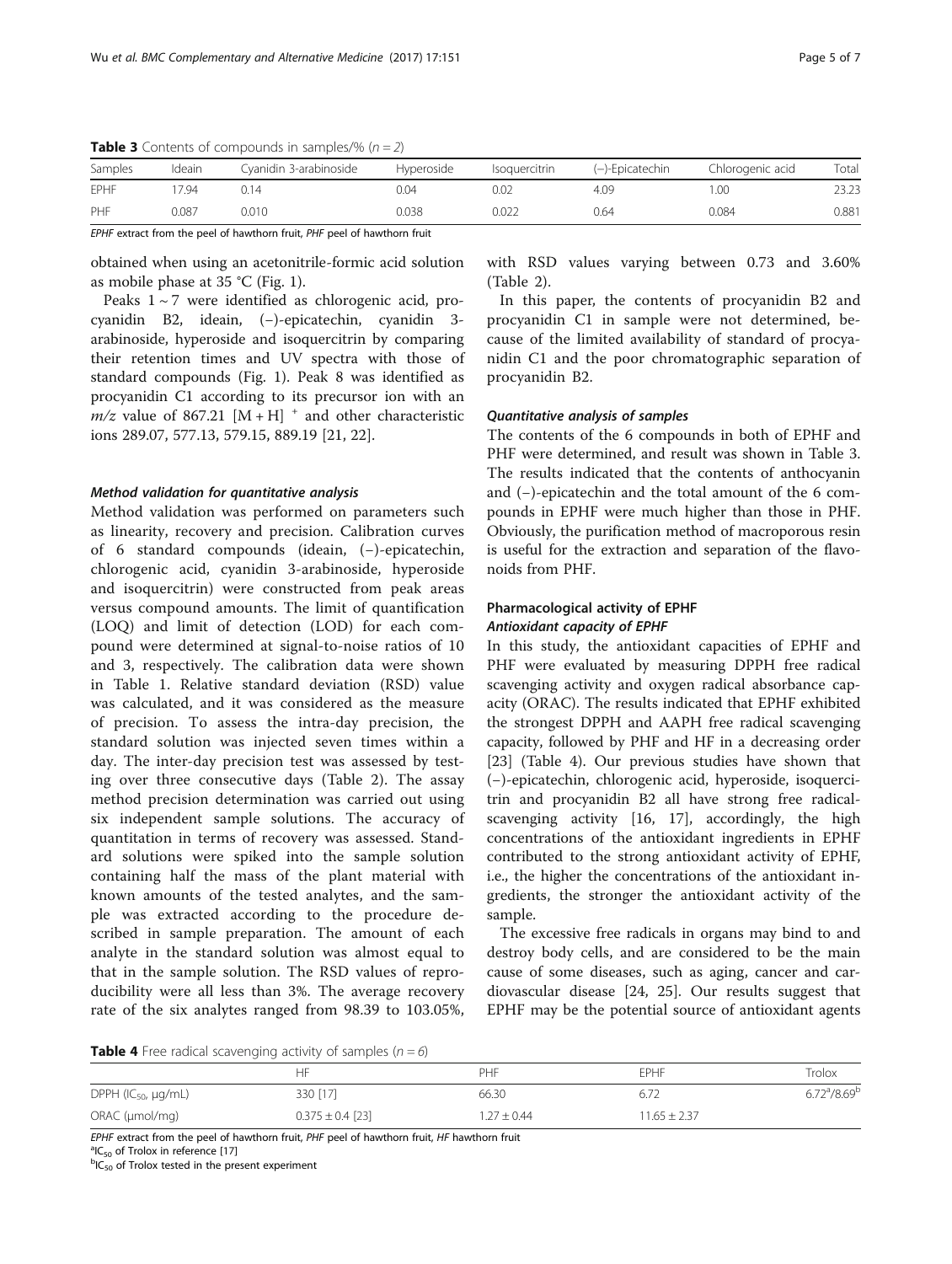## <span id="page-5-0"></span>**Table 5** AChE inhibitory activity of samples  $(n=6)$

|                                      | $\blacksquare$<br>Пr                                                                                            | DЦ     | EDHE                     | Galanthamine |
|--------------------------------------|-----------------------------------------------------------------------------------------------------------------|--------|--------------------------|--------------|
| Anti-AChE (IC <sub>50</sub> , µg/mL) | 1385                                                                                                            | 616.40 | $\overline{\phantom{a}}$ | U.ZJ         |
|                                      | the contract of the contract of the contract of the contract of the contract of the contract of the contract of |        |                          |              |

EPHF extract from the peel of hawthorn fruit, PHF peel of hawthorn fruit, HF hawthorn fruit

to be used as an alternative for the treatment of free radical-associated disease.

### AChE inhibitory activity of EPHF

In this study, the AChE inhibitory activity of EPHF, PHF and HF were evaluated, and the result showed that EPHF exhibited the highest AChE inhibitory activity, followed in decreasing order by PHF and HF (Table 5).

AChE plays an important role in the growth and matureness of cell, and it also promotes the development of neurons and the regeneration of nerves. AChE inhibitor has been used as a drug for the symptomatic treatment of Alzheimer's disease [\[26](#page-6-0)]. Our results suggest that EPHF has a relatively strong anti-AChE effect, indicating its potential to be used as an alternative for the treatment of Alzheimer and related disorders.

# Effect of EPHF on cell growth of human carcinoma

EPHF significantly inhibited MCF-7, SKOV-3 cells proliferation in a concentration-dependent manner with the  $IC_{50}$  value of 2.76 and 80.11  $\mu$ g/mL, respectively. In Li's study, the  $IC_{50}$  value of PHF and hawthorn fruit fleshes on MCF-7 cells were 88.6 and 175.5 μg/mL, respectively [\[27](#page-6-0)], which indicated that EPHF might exhibit the stronger inhibitory effect against MCF-7 cells compared with PHF.

In summary, the pharmacological result suggests the potential of EPHF to be an alternative for the treatment of free radical-associated diseases, and Alzheimer and related disorders.

## Conclusions

Macroporous resin is useful for the extraction and separation of the total flavonoids from PHF. The contents of flavonoids especially anthocyanin in EPHF were increased significantly compared with those in PHF and HF. More importantly, the pharmacological experiments showed that EPHF exhibited stronger DPPH and AAPH free radical scavenging activity and AChE inhibitory activity comparing with PHF and HF. Moreover, EPHF inhibited the proliferation of cancer cells. As the first report on the phytochemical compositions and pharmacological activity analysis of EPHF, the results of this study was laying the foundation for further research on the health benefits of hawthorn and its exploitation and utilization.

#### Abbreviations

AAPH: 2,2′-Azobis(2-methylpropionamidine) dihydrochloride; AChE: Acetylcholinesterase; ATCI: Acetyhhiocholine; DMEM: Dulbecco's modified Eagle's medium; DPPH: 2,2-diphenyl-1-picryhydrazyl; DTNB: 5,5′ dithiobis-(2-nitrobenzoic acid); EPHF: Extract from the peel of hawthorn fruit; FL: Fluorescein disodium salt; HF: Hawthorn fruit; IC<sub>50</sub>: Half-maximal inhibitory concentration; MTT: 3-(4,5-dimethyl-2-thiazolyl)-2,5-diphenyl-2-H-tetrazolium bromide; ORAC: Oxygen radical absorbance capacity; PHF: Peel of hawthorn fruit

#### Acknowledgements

The authors are grateful to the State Key Laboratory of Biotherapy in Sichuan University for providing the MCF-7, SKOV-3 cell lines.

#### Funding

This work was supported by an "863" Project of China (No. 2014AA022201).

#### Availability of data and materials

All data generated or analyzed during this study are included in this article, the materials and data of our study are available to other researchers upon request.

#### Authors' contributions

BY and PPW conceived and designed the experiments. Phytochemical composition of EPHF was analyzed by PPW. JYZ and FJL involved in the anticancer and anti-AChE activity experiment, ZJJ and WDC were participated in the experiment of antioxidant. The paper was written by PPW and reviewed by BY. All authors reviewed and approved the final version.

#### Competing interests

The authors declare that they have no competing interests.

#### Consent for publication

This information is not relevant.

#### Ethics approval and consent to participate

This information is not relevant.

#### Publisher's Note

Springer Nature remains neutral with regard to jurisdictional claims in published maps and institutional affiliations.

#### Author details

<sup>1</sup> Anhui University of Chinese Medicine, Hefei 230012, China. <sup>2</sup>Institute of Chinese Materia Medica, China Academy of Chinese Medical Sciences, No. 16 Nanxiaojie, Dongzhimennei Ave., Dongcheng District, Beijing 100700, China. <sup>3</sup>State Key Laboratory of Dao-di Herbs, National Resource Center for Chinese Materia Medica, China Academy of Chinese Medical Sciences, Beijing 100700, China. <sup>4</sup> Flow Station of Post-Doctoral Scientific Research, China Academy of Chinese Medical Sciences, Beijing 100700, China. <sup>5</sup>Pharmacy School, Zunyi Medical University, Guizhou 563000, China.

# Received: 7 December 2016 Accepted: 7 March 2017

#### References

- 1. Liu PZ, Yang B, Kallio H. Characterization of phenolic compounds in Chinese hawthorn (Crataegus pinnatifida Bge. var. major) fruit by high performance liquid chromatography–electrospray ionization mass spectrometry. Food Chem. 2010;121(4):1188–97.
- 2. Bubik MF, Willer EA, Bihari P, Jurgenliemk G, Ammer H, Krombach F, Zahler S, Vollmar AM, Furst R. A novel approach to prevent endothelial hyperpermeability: The crataegus extract WS® 1442 targets the camp/rap1 pathway. J Mol Cell Cardiol. 2012;52(1):196–205.